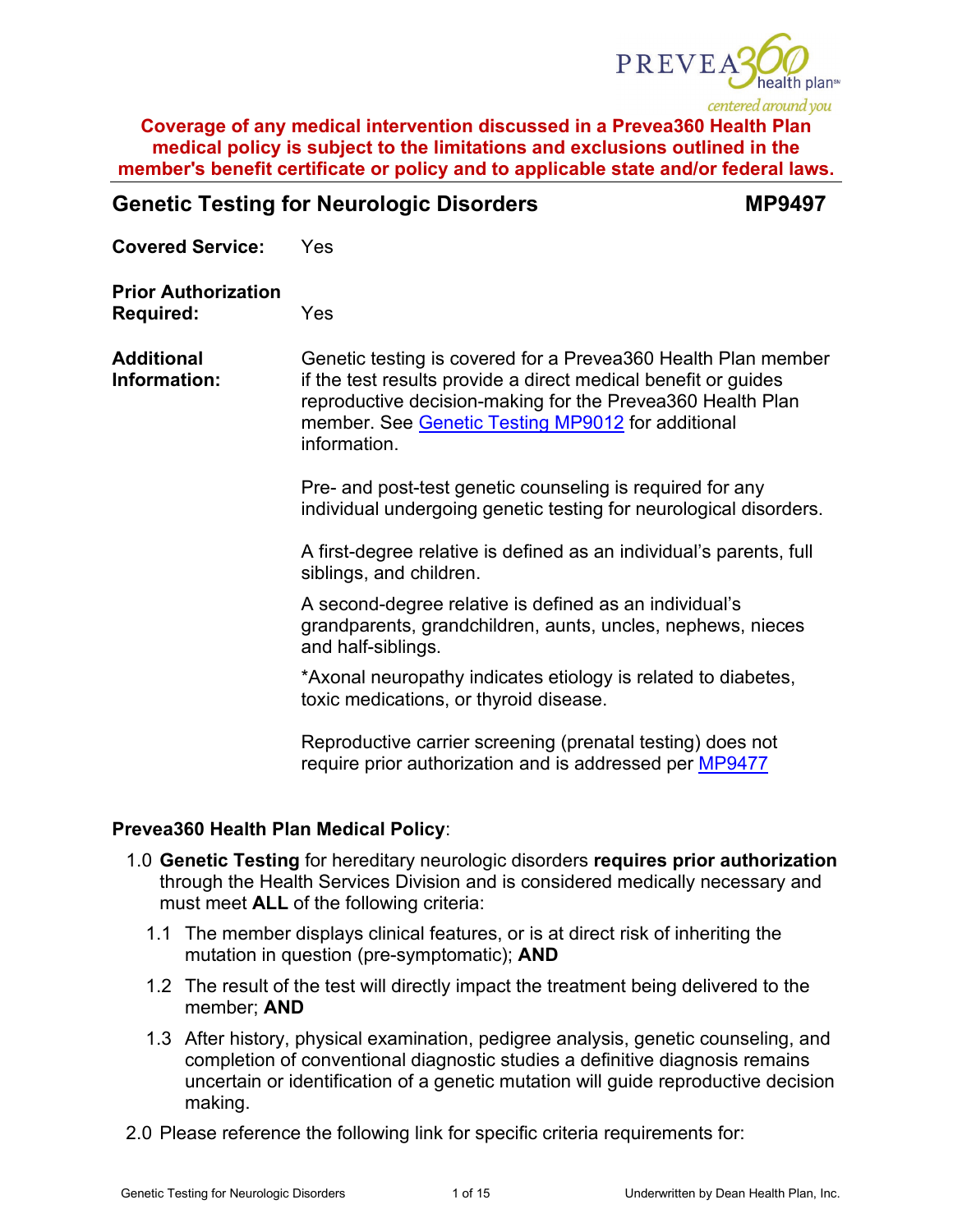

- 2.1 **Spinal Muscular Atrophy** [Genetic Testing for Reproductive Carrier](https://www.prevea360.com/DocumentLibrary/PDF/Medical-Policies/Genetic-Testing-for-Reproductive-Carrier-Screening)  [Screening and Prenatal Care MP9477](https://www.prevea360.com/DocumentLibrary/PDF/Medical-Policies/Genetic-Testing-for-Reproductive-Carrier-Screening)
- 3.0 **Alzheimer Disease (Early Onset) - APP, PSEN1, PSEN2** gene testing **requires prior authorization** through the Health Services Division and is considered medically necessary for the diagnosis or screening for Alzheimer disease if **1 or more** of the following are met:
	- 3.1 Early-onset familial Alzheimer disease, suspected, as indicated by **ALL** of the following:
		- 3.1.1 Dementia diagnosed in member 65 years or younger and has **1 or more** of the following:
			- 3.1.1.1 Documented mutation of PSEN1, PSEN2, or APP gene in relative
			- 3.1.1.2 Family history of early-onset dementia
			- 3.1.1.3 Family history of dementia is unable to be determined (e.g. adoption)
		- 3.1.2 Reversible causes of dementia have been excluded by clinical examination, neuroimaging, and laboratory testing.
	- 3.2 Predictive testing for at-risk asymptomatic adult if **ALL** of the following are met:
		- 3.2.1 Disease causing mutation in PSEN1, PSEN2, or APP gene has been identified in affected first-degree or second-degree relative; **AND**
		- 3.2.2 Testing is preceded by baseline neurologic examination.
- 4.0 **Ataxia – Telangiectasia - ATM** gene testing **requires prior authorization** through the Health Services Division and is considered medically necessary when **BOTH** of the following is present:
	- 4.1 Acquired causes of ataxia have been ruled out; **AND**
	- 4.2 Diagnosis or screening for ataxia-telangiectasia, as indicated by **1 or more** of the following:
		- 4.2.1 Levels of ATM protein or ATM protein kinase activity equivocal or indeterminate
		- 4.2.2 Carrier testing for member with family history of ataxiatelangiectasia
		- 4.2.3 Confirmed diagnosis, and need to establish disease-causing mutation
- 5.0 **CADASIL (Cerebral Autosomal Dominant Arteriopathy with Subcortical Infarcts and Leukoencephalopathy) - NOTCH3** gene testing **requires prior authorization** through the Health Services Division and is considered medically necessary for **1 or more** of the following indications: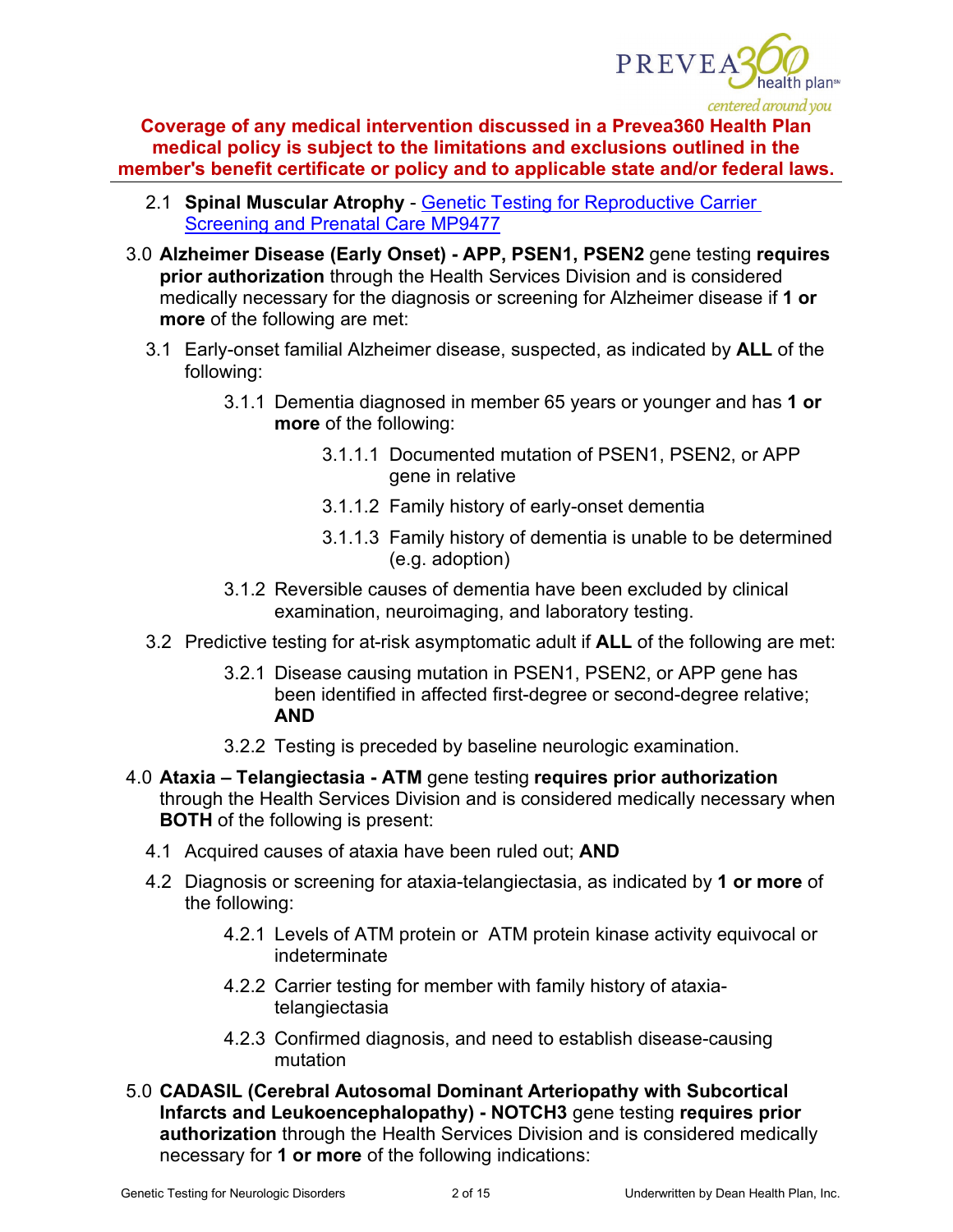

- 5.1 Asymptomatic individual 18 years or older, when disease-causing mutation has been confirmed in an affected relative
- 5.2 Asymptomatic at-risk individuals who have a  $1<sup>st</sup>$  degree relative with a clinical diagnosis of CADASIL but who are deceased or otherwise unable to be tested
- 5.3 Prenatal diagnosis, when disease-causing mutation has been confirmed in affected parent or in affected relative of at-risk parent
- 5.4 Confirmation of diagnosis in member with clinical features and neuroimaging findings suggestive of CADASIL, irrespective of age

## **Charcot-Marie-Tooth Hereditary Neuropathy**

- 6.0 **Charcot-Marie-Tooth (CMT) Hereditary Neuropathy** Gene testing for the diagnosis or screening for CMT **requires prior authorization** through the Health Services Division and may include genes as described below:
	- 6.1 **Charcot-Marie-Tooth Hereditary Neuropathy Type 1 EGR2, FBLN5, LITAF, MPZ, NEFL and PMP22** gene testing individually or as part of a panel **requires prior authorization** through the Health Services Division and is considered medically necessary as indicated by **1 or more** of the following:
		- 6.1.1 High clinical suspicion after acquired causes of peripheral neuropathy have been excluded by standard diagnostic evaluation as indicated by **1 or more** of the following:
			- 6.1.1.1 Clinical findings suggestive of Charcot-Marie-Tooth hereditary neuropathy as indicated by **1 or more** of the following:
				- 6.1.1.1.1. Diminished tendon reflexes
				- 6.1.1.1.2. Distal muscle atrophy
				- 6.1.1.1.3. Distal sensory loss
				- 6.1.1.1.4. Foot drop
				- 6.1.1.1.5. High-arched feet (pes cavus deformity)
				- 6.1.1.1.6. Palpably enlarged nerves (e.g. ulnar nerve at olecranon groove, greater auricular nerve along lateral aspect of neck)
				- 6.1.1.1.7. Progressive weakness of hands and feet
				- 6.1.1.1.8. Weak ankle dorsiflexion
			- 6.1.1.2 Family history suggestive of autosomal dominant inheritance, and electromyography and nerve conduction velocity studies consistent with demyelinating neuropathy
			- 6.1.1.3 Family history negative or unavailable, and electromyography and nerve conduction velocity studies consistent with demyelinating neuropathy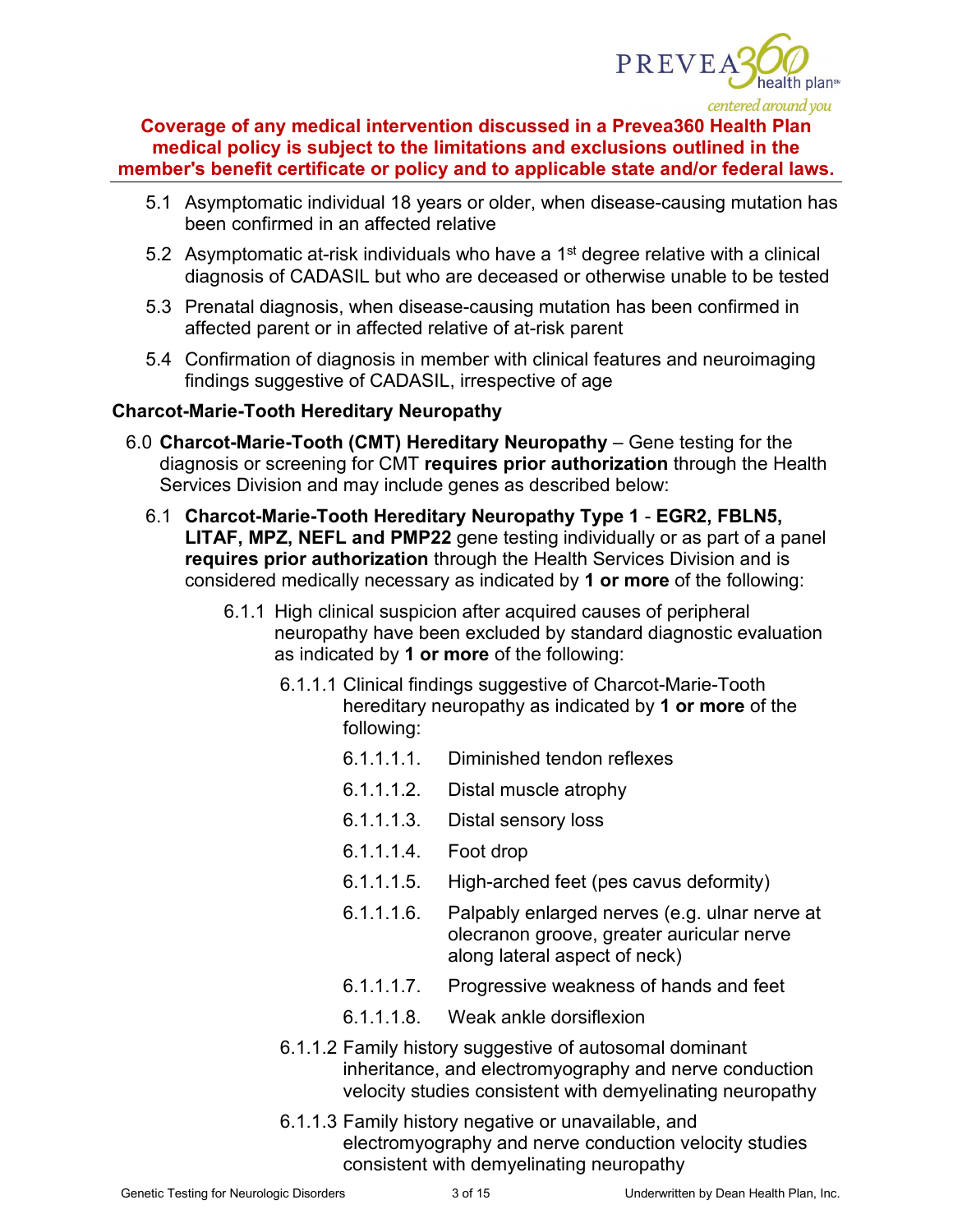

- 7.0 **Familial Dysautonomia - ELP1** gene testing **requires prior authorization** through the Health Services Division and is considered medically necessary for the diagnosis or screening for familial dysautonomia, as indicated by **1 or more** of the following:
	- 7.1 Carrier testing for **1 or more** of the following:
		- 7.1.1 Individual of Ashkenazi Jewish ancestry and of reproductive age
		- 7.1.2 Individual with family history of familial dysautonomia
		- 7.1.3 Reproductive partner of ELP1 gene mutation carrier
	- 7.2 Clinical findings suggestive of familial dysautonomia, including **ANY** of the following:
		- 7.2.1 Absence of axon flare response after intradermal histamine injection
		- 7.2.2 Absence of overflow tears with emotional crying
		- 7.2.3 Decreased or absent deep tendon reflexes
		- 7.2.4 Decreased taste and absence of fungiform papillae of tongue on visual inspection
		- 7.2.5 Hypotonia in infancy
		- 7.2.6 Pupillary hypersensitivity to parasympathomimetic agents (e.g. topical methacholine or pilocarpine)
- 8.0 **Friedreich Ataxia (FXN)** gene testing **requires prior authorization** through the Health Services Division and is considered medically necessary for the diagnosis or carrier testing for Friedreich ataxia to confirm diagnosis in patient with clinical findings suggestive of Friedreich ataxia (e.g. fatigue, aggressive scoliosis, loss of coordination in arms and legs).
	- 8.1 Carrier testing in at-risk relative when disease-causing FXN gene mutation has been identified in family; **OR;**
	- 8.2 Carrier testing in reproductive partner of known FXN mutation carrier; **OR;**
	- 8.3 Confirmation of diagnosis in member with clinical findings suggestive of Friedreich ataxia (e.g. fatigue, aggressive scoliosis, loss of coordination in arms and legs).
- 9.0 **Myotonic Dystrophy, Type 1 (DMPK)** gene testing **requires prior authorization** through the Health Services Division and is considered medically necessary when **ANY** of the following criteria is met:
	- 9.1 Confirmation of diagnosis when clinical findings and family history are suggestive of myotonic dystrophy type 1
	- 9.2 Predictive testing of individuals when DMPK expansion has been identified in affected relative
	- 9.3 Carrier screening when the individual to be tested is asymptomatic with family history of myotonic dystrophy, type 1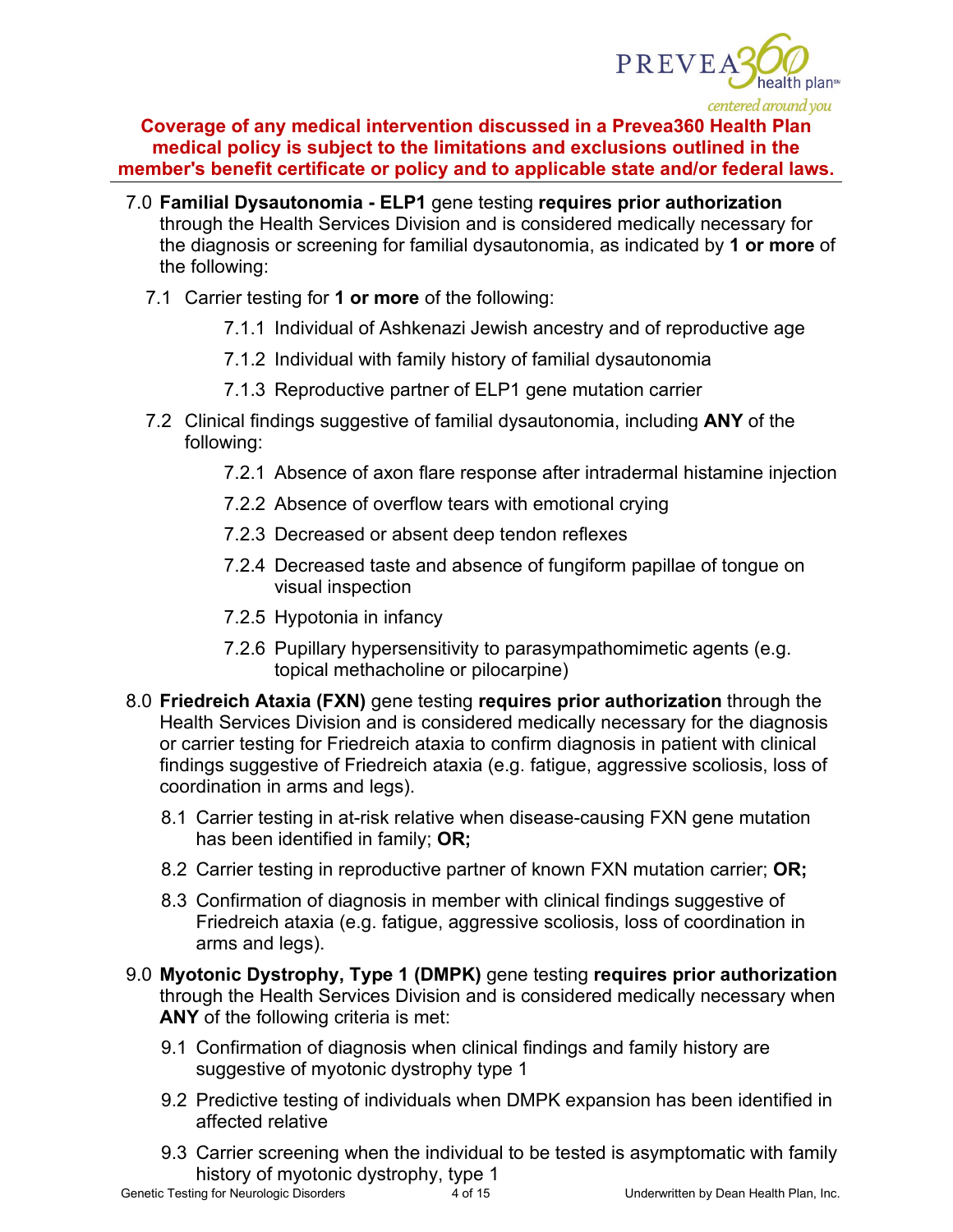

- 9.4 Prenatal diagnosis by amniocentesis if polyhydramnios or decreased fetal activity is detected in third trimester
- 9.5 Prenatal diagnosis when DMPK expansion has been identified in affected parent
- 10.0 **Myotonic Dystrophy, Type 2 CNBP** gene testing **requires prior authorization** through the Health Services Division and is considered medically necessary when **1 or more** of the following criteria is met:
	- 10.1Asymptomatic individual 18 years or older with family history of myotonic dystrophy type 2
	- 10.2Carrier screening when the individual to be tested is asymptomatic with family history of myotonic dystrophy, type 2
	- 10.3Confirmation of diagnosis when clinical findings and family history are suggestive of myotonic dystrophy type 2
- 11.0 **Muscular Dystrophies (Duchene and Becker) - DMD** gene testing **requires prior authorization** through the Health Services Division and is considered medically necessary when **ANY** one of the following criteria is met:
	- 11.1 Carrier screening when the individual to be tested is an asymptomatic female with family history of Duchenne muscular dystrophy, Becker muscular dystrophy, or DMD-associated dilated cardiomyopathy
	- 11.2 Member with clinical findings consistent with muscular dystrophy, elevated serum creatinine kinase and family history
	- 11.3 Member with confirmed diagnosis of muscular dystrophy, to establish disease-causing mutation
	- 11.4 Prenatal diagnosis in fetus with 46,XY karyotype, when disease-causing mutation in DMD gene has been identified in carrier mother or if linkage has been established suggesting mother is carrier
- 12.0 **Nemaline Myopathy - ACTA1, CFL2, KBTBD13, KLHL40, KLHL41, LMOD3, MYO18B, MYPN, NEB, TNNT1, TPM2 and TPM3** gene testing individually or as part of a panel **requires prior authorization** through the Health Services Division and is considered medically necessary for diagnosis or screening for nemaline myopathy when **1 or more** of the following criteria are met:
	- 12.1 Carrier testing for **1 or more** of the following:
		- 12.1.1 For NEB gene mutations: individual of Ashkenazi Jewish ancestry and of reproductive age
		- 12.1.2 For TNNT1 gene mutations: individual of Old Order Amish ancestry and of reproductive age
		- 12.1.3 Individual with family history of nemaline myopathy
	- 12.2 Clinical findings are suggestive of nemaline myopathy and equivocal findings on muscle biopsy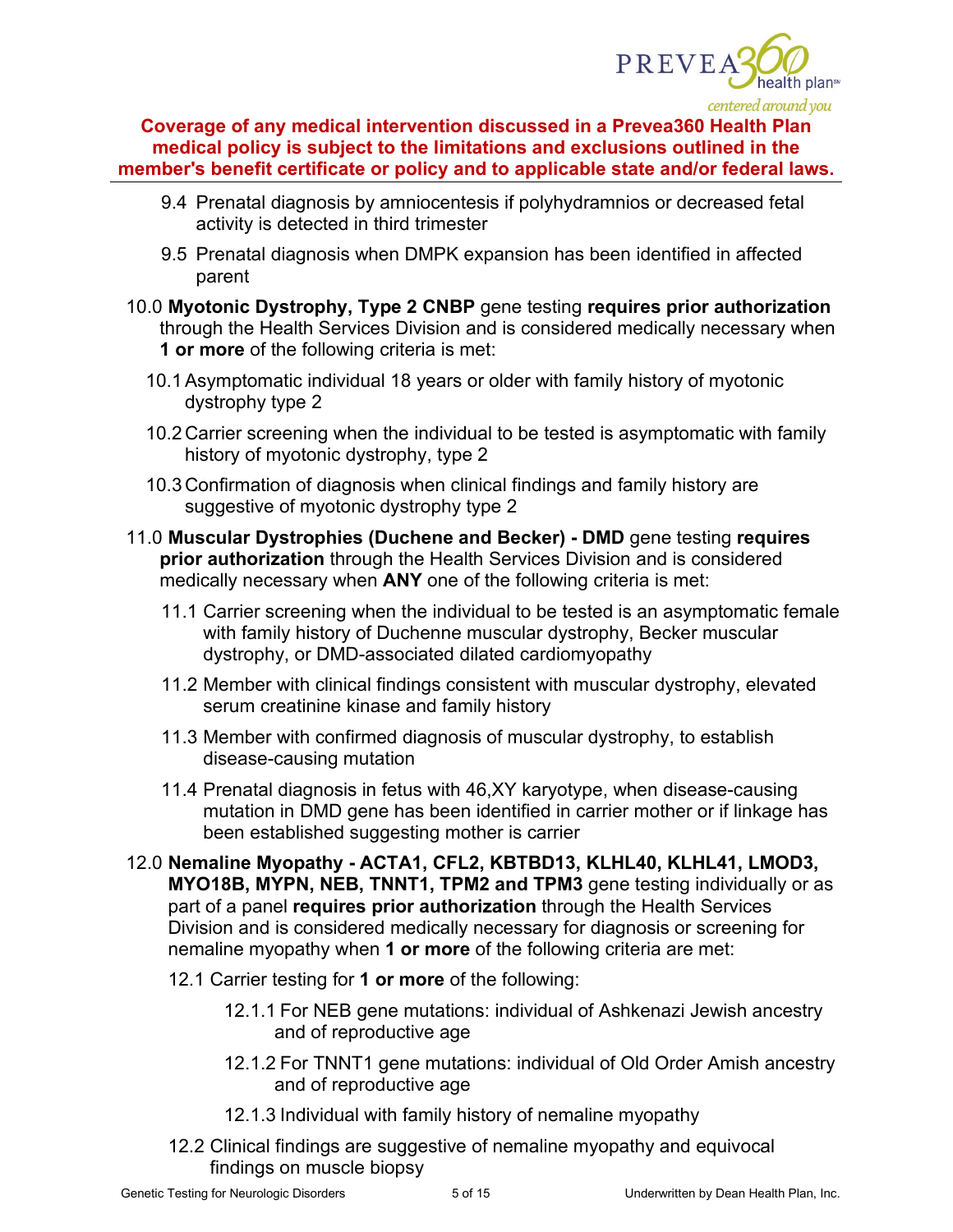

- 12.3 Need to establish disease-causing mutation in member with confirmed diagnosis
- 12.4 Screening of parent of affected individual with ACTA1, KBTBD13, TPM2 or TPM3 gene mutation and no known family history.
- 13.0 **Seizure Disorders, Hereditary - SCN1A** gene testing **requires prior authorization** through the Health Services Division and is considered medically necessary for the diagnosis of SCN1A-related seizure disorder or screening of at-risk relatives, as indicated by **either** of the following:
	- 13.1 Confirmation of SCN1A-related seizure disorder in individual with clinical suspicion of **1 or more** of the following:
		- 13.1.1 Dravet syndrome
		- 13.1.2 Intractable childhood epilepsy with generalized tonic-clonic seizures
		- 13.1.3 Severe infantile multifocal epilepsy
	- 13.2 Evaluation of asymptomatic parent of proband with pathogenic SCN1A mutation and no known history of other affected family members.
- 14.0 **Spinocerebellar Ataxia (SCA) ATXN1, ATXN2, ATXN3, ATXN7, and CACNA1A** gene testing individually or as part of a panel **requires prior authorization** through the Health Services Division and is considered medically necessary for the following:
	- 14.1 Diagnosis of spinocerebellar ataxia, as indicated by **1 or more** of the following:
		- 14.1.1 ATXN1, ATXN2, ATXN3, ATXN7 and CACNA1A gene and gene panel testing for confirmation of diagnosis in member with clinical findings suggestive of spinocerebellar ataxia
		- 14.1.2 Prenatal diagnosis, for family in which disease-causing mutation in spinocerebellar ataxia gene has been identified.
		- 14.1.3 Comprehensive multigene panel testing, as indicated by **ALL** of the following:
			- 14.1.3.1Confirmation of diagnosis in member with clinical findings suggestive of spinocerebellar ataxia; **AND**
			- 14.1.3.2Targeted single gene or limited panel testing to include ATXN1, ATXN2, ATXN3, ATXN7, and CACNA1A mutations is negative
- 15.0 **Spinal Muscular Atrophy - SMN1 and SMN2** gene testing **requires prior authorization** through the Health Services Division and is considered medically necessary to confirm or establish diagnosis in individual suspected of having spinal muscular atrophy, in addition to other indications as mentioned in [Reproductive Carrier Screening and Prenatal Care MP9477.](https://www.prevea360.com/DocumentLibrary/PDF/Medical-Policies/Genetic-Testing-for-Reproductive-Carrier-Screening)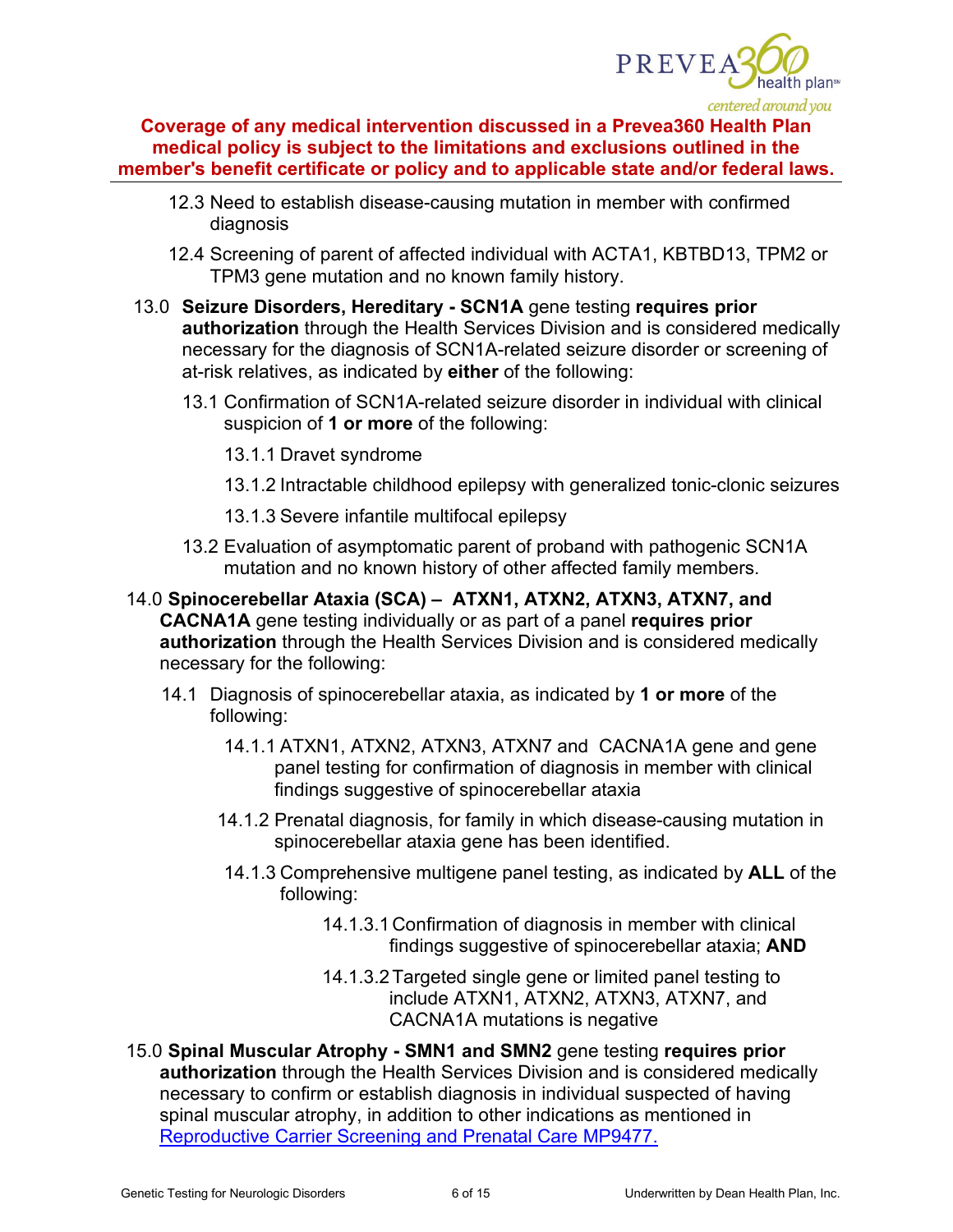

- 16.0 **Amyotrophic Lateral Sclerosis (ALS) Familial (***C9* orf *72, SOD1, TARDBP, FUS, FIG4, ANG* gene testing individually or as part of a panel **requires prior authorization** through the Health Services Division and is considered medically necessary for the following:
	- 16.1For assessing risk among family members of an affected relative with an established genetic cause
	- 16.2 If the member displays evidence of ALS or is diagnosed with ALS when familial cause is suspected
	- 16.3 Juvenile-onset ALS genetic testing the following genes are also appropriate SPG11, SETX, and ALS2
	- 16.4Asymptomatic at-risk individuals 18 years of age or older with a family history of ALS and the proband (initial affected) individual is deceased or unavailable for testing.
- 17.0 **Non-Covered Tests**: The following tests are considered experimental and investigational and therefore are not medically necessary:
	- 17.1 Alzheimer Disease (Late Onset) APOE Genotyping
	- 17.2 Autism Spectrum Disorders Multi-Gene Panels
	- 17.3 Familial Frontotemporal Dementia C9orf72, GRN and MAPT Genes
	- 17.4 Parkinson Disease ATP13A2, GBA, LRRK2, PARK7, PINK1, PRKN, SNCA, and VPS35 Genes
	- 17.5 Epilepsy/Seizure Disorders (Hereditary) Multi-Gene Panels
	- 17.6 Sensory-Motor Neuropathy Multi-Gene Panels
	- 17.7 Oculopharyngeal Muscular Dystrophy (OPMD) PABPN1
- 18.0 All other indications not listed above are considered experimental and investigational and therefore are not medically necessary.

## **CPT/HCPCS Codes Related to MP9497**

\* The list of codes (and their descriptors, if any) is provided for informational purposes only and may not be all inclusive or current. Listing of a code in this medical policy does not imply that the service described by the code is a covered or non-covered service. Benefit coverage for any service is determined by the member's policy of health coverage with Prevea360 Health Plan. Inclusion of a code above does not imply any right to reimbursement or guarantee claim payment. Other medical policies may also apply.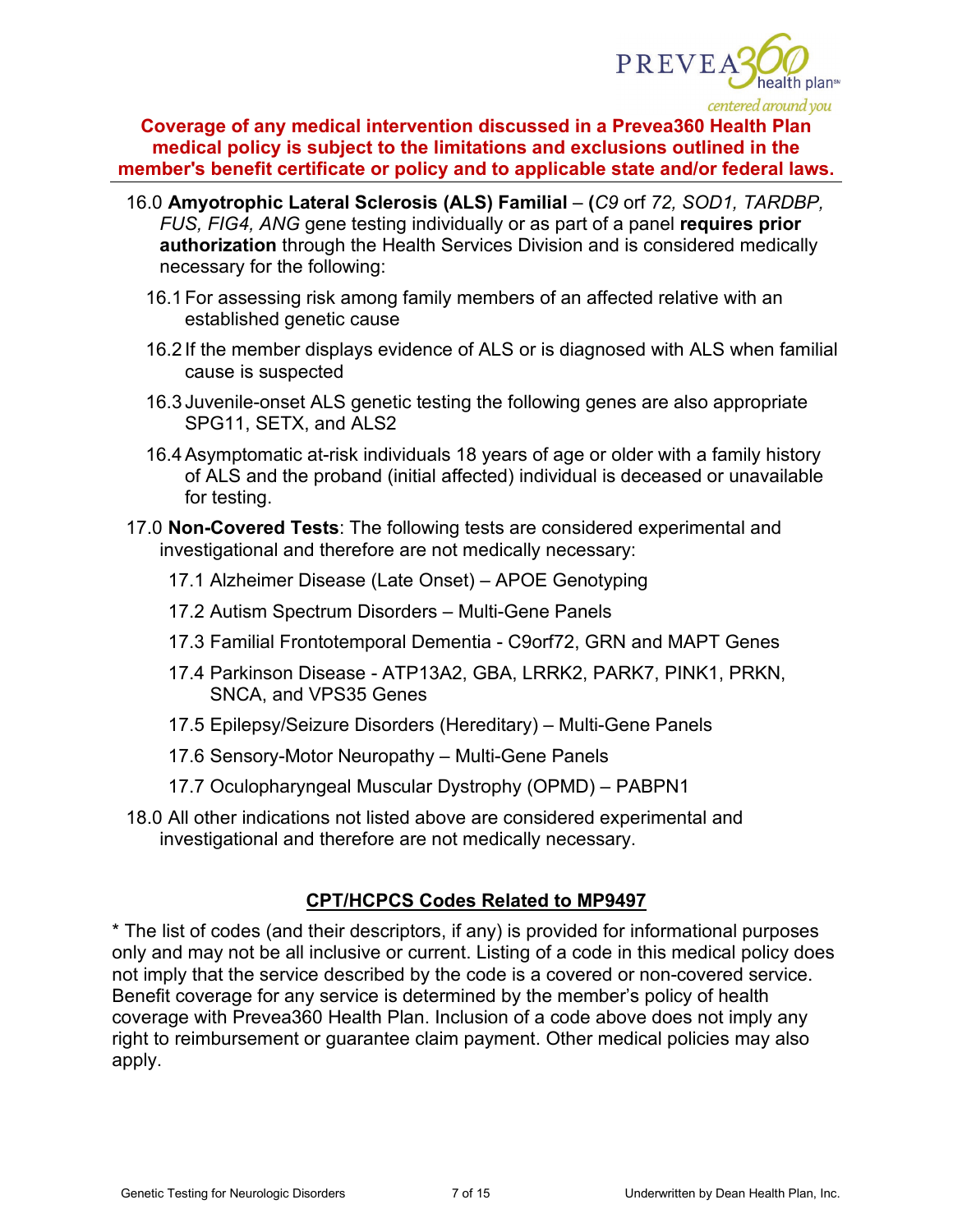

| <b>CPT Code</b> | <b>Description</b>                                                                                                                                                                                                                                                                                                                                        |
|-----------------|-----------------------------------------------------------------------------------------------------------------------------------------------------------------------------------------------------------------------------------------------------------------------------------------------------------------------------------------------------------|
| 0023U           | AR (androgen receptor) (eg, spinal and bulbar muscular atrophy,<br>Kennedy disease, X chromosome inactivation), full sequence analysis,<br>including small sequence changes in exonic and intronic regions,<br>deletions, duplications, short tandem repeat (STR) expansions, mobile<br>element insertions, and variants in non-uniquely mappable regions |
| 0063U           | Neurology (autism), 32 amines by LC-MS/MS, using plasma, algorithm<br>reported as metabolic signature associated with autism spectrum<br>disorder (e.g. NeuroPointDX)                                                                                                                                                                                     |
| 0136U           | ATM (ataxia telangiectasia mutated) (e.g., ataxia telangiectasia) mRNA<br>sequence analysis                                                                                                                                                                                                                                                               |
| 0139U           | Neurology (autism spectrum disorder [ASD]), quantitative<br>measurements of 6 central carbon metabolites (ie, a-ketoglutarate,<br>alanine, lactate, phenylalanine, pyruvate, and succinate), LC-MS/MS,<br>plasma, algorithmic analysis with result reported as negative or positive<br>(with metabolic subtypes of ASD) (e.g. NPDX ASD Energy Metabolism) |
| 0170U           | Neurology (autism spectrum disorder [ASD]), RNA, next-generation<br>sequencing, saliva, algorithmic analysis, and results reported as<br>predictive probability of ASD diagnosis                                                                                                                                                                          |
| 0206U           | Neurology (Alzheimer disease); cell aggregation using morphometric<br>imaging and protein kinase C-epsilon (PKCe) concentration in response<br>to amylospheroid treatment by ELISA, cultured skin fibroblasts, each<br>reported as positive or negative for Alzheimer disease                                                                             |
| 0207U           | Neurology (Alzheimer disease); quantitative imaging of phosphorylated<br>ERK1 and ERK2 in response to bradykinin treatment by in situ<br>immunofluorescence, using cultured skin fibroblasts, reported as a<br>probability index for Alzheimer disease (List separately in addition to<br>code for primary procedure)                                     |
| 0216U           | Neurology (inherited ataxias), genomic DNA sequence analysis of 12<br>common genes including small sequence changes, deletions,<br>duplications, short tandem repeat gene expansions, and variants in<br>non-uniquely mappable regions, blood or saliva, identification and<br>categorization of genetic variants                                         |
| 0217U           | Neurology (inherited ataxias), genomic DNA sequence analysis of 51<br>genes including small sequence changes, deletions, duplications, short<br>tandem repeat gene expansions, and variants in non-uniquely<br>mappable regions, blood or saliva, identification and categorization of<br>genetic variants                                                |
| 0218U           | Neurology (muscular dystrophy), DMD gene sequence analysis,<br>including small sequence changes, deletions, duplications, and variants                                                                                                                                                                                                                    |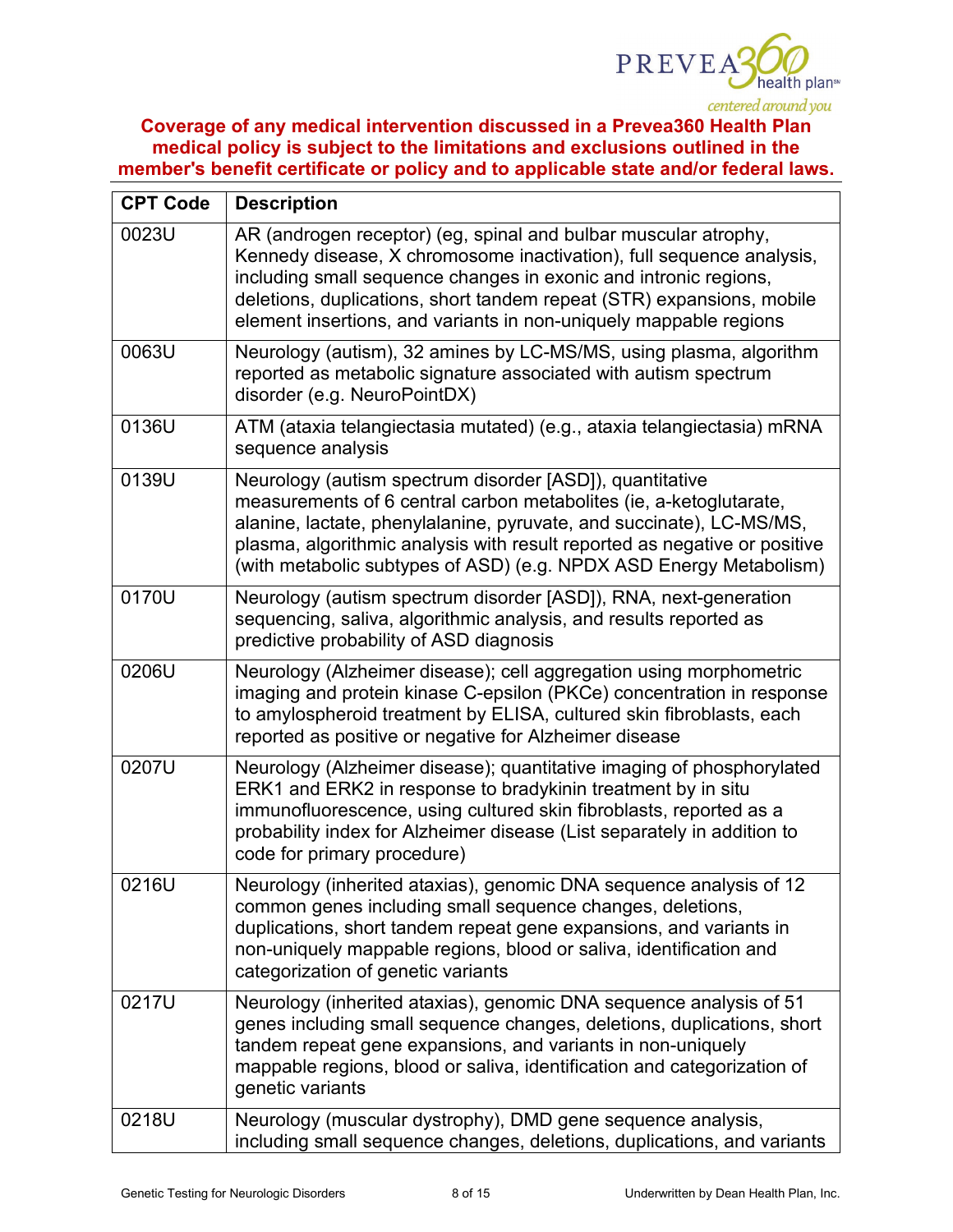

| <b>CPT Code</b> | <b>Description</b>                                                                                                                                                                                                                                                                                                                                        |
|-----------------|-----------------------------------------------------------------------------------------------------------------------------------------------------------------------------------------------------------------------------------------------------------------------------------------------------------------------------------------------------------|
|                 | in non-uniquely mappable regions, blood or saliva, identification and<br>characterization of genetic variants                                                                                                                                                                                                                                             |
| 0230U           | AR (androgen receptor) (eg, spinal and bulbar muscular atrophy,<br>Kennedy disease, X chromosome inactivation), full sequence analysis,<br>including small sequence changes in exonic and intronic regions,<br>deletions, duplications, short tandem repeat (STR) expansions, mobile<br>element insertions, and variants in non-uniquely mappable regions |
| 0231U           | CACNA1A (calcium voltage-gated channel subunit alpha 1A) (eg,<br>spinocerebellar ataxia), full gene analysis, including small sequence<br>changes in exonic and intronic regions, deletions, duplications, short<br>tandem repeat (STR) gene expansions, mobile element insertions, and<br>variants in non-uniquely mappable regions                      |
| 0232U           | CSTB (cystatin B) (eg, progressive myoclonic epilepsy type 1A,<br>Unverricht-Lundborg disease), full gene analysis, including small<br>sequence changes in exonic and intronic regions, deletions,<br>duplications, short tandem repeat (STR) expansions, mobile element<br>insertions, and variants in non-uniquely mappable regions                     |
| 0233U           | FXN (frataxin) (eg, Friedreich ataxia), gene analysis, including small<br>sequence changes in exonic and intronic regions, deletions,<br>duplications, short tandem repeat (STR) expansions, mobile element<br>insertions, and variants in non-uniquely mappable regions                                                                                  |
| 0234U           | MECP2 (methyl CpG binding protein 2) (eg, Rett syndrome), full gene<br>analysis, including small sequence changes in exonic and intronic<br>regions, deletions, duplications, mobile element insertions, and variants<br>in non-uniquely mappable regions                                                                                                 |
| 0235U           | PTEN (phosphatase and tensin homolog) (eg, Cowden syndrome,<br>PTEN hamartoma tumor syndrome), full gene analysis, including small<br>sequence changes in exonic and intronic regions, deletions,<br>duplications, mobile element insertions, and variants in non-uniquely<br>mappable regions                                                            |
| 0236U           | SMN1 (survival of motor neuron 1, telomeric) and SMN2 (survival of<br>motor neuron 2, centromeric) (eg, spinal muscular atrophy) full gene<br>analysis, including small sequence changes in exonic and intronic<br>regions, duplications and deletions, and mobile element insertions                                                                     |
| 81161           | DMD (dystrophin) (e.g., Duchenne/Becker muscular dystrophy) deletion<br>analysis, and duplication analysis, if performed                                                                                                                                                                                                                                  |
| 81177           | ATN1 (atrophin 1) (eg, dentatorubral-pallidoluysian atrophy) gene<br>analysis, evaluation to detect abnormal (eg, expanded) alleles                                                                                                                                                                                                                       |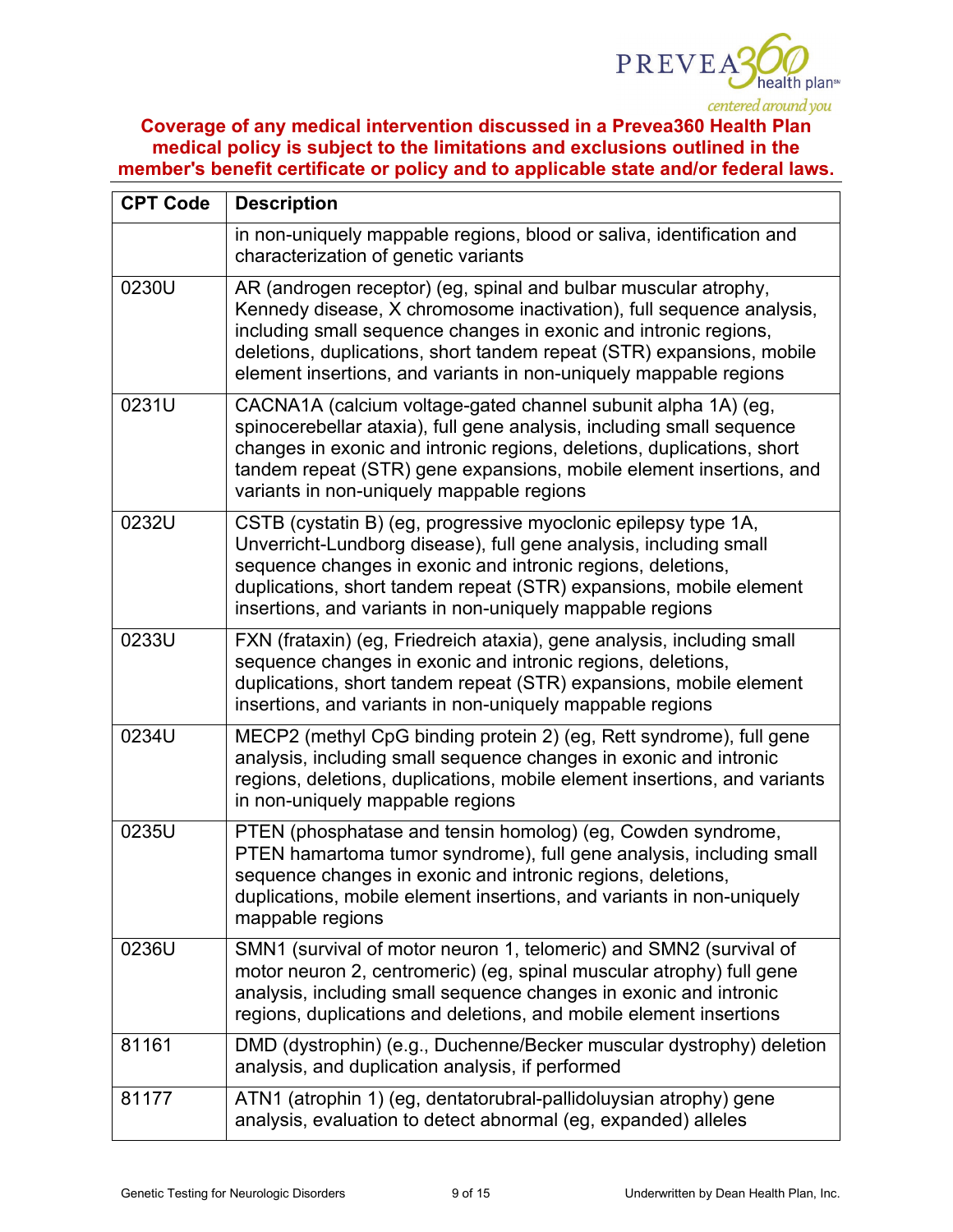

| <b>CPT Code</b> | <b>Description</b>                                                                                                                                                                                     |  |
|-----------------|--------------------------------------------------------------------------------------------------------------------------------------------------------------------------------------------------------|--|
| 81178           | ATXN1 (ataxin 1) (e.g., spinocerebellar ataxia) gene analysis,<br>evaluation to detect abnormal (e.g., expanded) alleles                                                                               |  |
| 81179           | ATXN2 (ataxin 2) (e.g., spinocerebellar ataxia) gene analysis,<br>evaluation to detect abnormal (e.g., expanded) alleles                                                                               |  |
| 81180           | ATXN3 (ataxin 3) (e.g., spinocerebellar ataxia, Machado-Joseph<br>disease) gene analysis, evaluation to detect abnormal (e.g., expanded)<br>alleles                                                    |  |
| 81181           | ATXN7 (ataxin 7) (e.g., spinocerebellar ataxia) gene analysis,<br>evaluation to detect abnormal (e.g., expanded) alleles                                                                               |  |
| 81182           | ATXN8OS (ATXN8 opposite strand [non-protein coding]) (e.g.,<br>spinocerebellar ataxia) gene analysis, evaluation to detect abnormal<br>(e.g., expanded) alleles                                        |  |
| 81183           | ATXN10 (ataxin 10) (e.g., spinocerebellar ataxia) gene analysis,<br>evaluation to detect abnormal (e.g., expanded) alleles                                                                             |  |
| 81184           | CACNA1A (calcium voltage-gated channel subunit alpha1 A) (e.g.,<br>spinocerebellar ataxia) gene analysis; evaluation to detect abnormal<br>(e.g., expanded) alleles                                    |  |
| 81185           | CACNA1A (calcium voltage-gated channel subunit alpha1 A) (e.g.,<br>spinocerebellar ataxia) gene analysis; full gene sequence                                                                           |  |
| 81186           | CACNA1A (calcium voltage-gated channel subunit alpha1 A) (e.g.,<br>spinocerebellar ataxia) gene analysis; known familial variant                                                                       |  |
| 81187           | CALR (calreticulin) (e.g., myeloproliferative disorders), gene analysis,<br>common variants in exon 9                                                                                                  |  |
| 81188           | CSTB (cystatin B) (e.g., Unverricht-Lundborg disease) gene analysis;<br>evaluation to detect abnormal (e.g., expanded) alleles                                                                         |  |
| 81189           | CSTB (cystatin B) (e.g., Unverricht-Lundborg disease) gene analysis;<br>full gene sequence                                                                                                             |  |
| 81190           | CSTB (cystatin B) (e.g., Unverricht-Lundborg disease) gene analysis;<br>known familial variant(s)                                                                                                      |  |
| 81204           | AR (androgen receptor) (eg, spinal and bulbar muscular atrophy,<br>Kennedy disease, X chromosome inactivation) gene analysis;<br>characterization of alleles (eg, expanded size or methylation status) |  |
| 81229           | Cytogenomic constitutional (genome-wide) microarray analysis;<br>interrogation of genomic regions for copy number and single nucleotide<br>polymorphism (SNP) variants for chromosomal abnormalities   |  |
| 81234           | DMPK (DM1 protein kinase) (e.g., myotonic dystrophy type 1) gene<br>analysis; evaluation to detect abnormal (expanded) alleles                                                                         |  |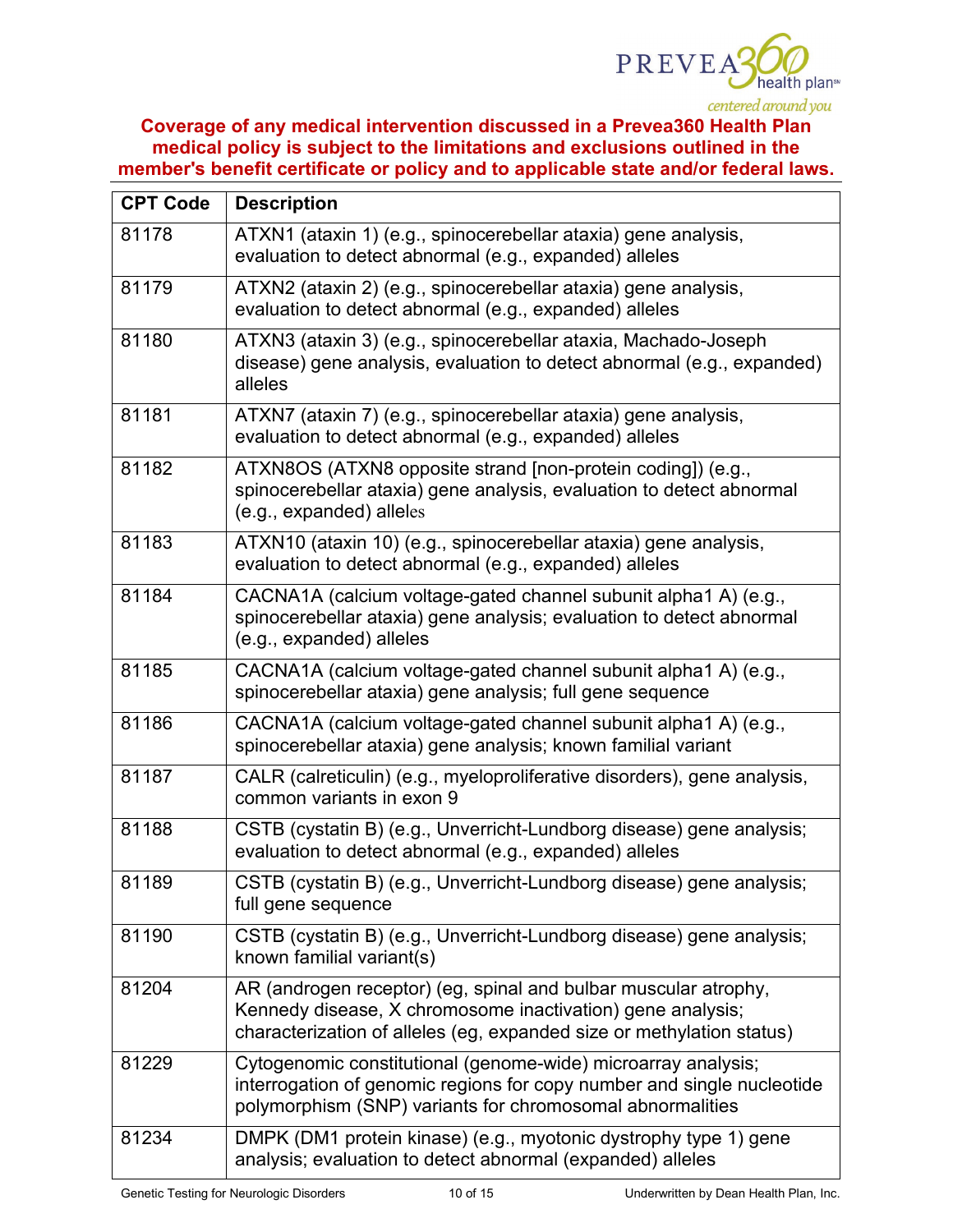

| <b>CPT Code</b> | <b>Description</b>                                                                                                                                                                                    |
|-----------------|-------------------------------------------------------------------------------------------------------------------------------------------------------------------------------------------------------|
| 81239           | DMPK (DM1 protein kinase) (e.g., myotonic dystrophy type 1) gene<br>analysis; characterization of alleles (e.g., expanded size)                                                                       |
| 81242           | FANCC (Fanconi anemia, complementation group C) (eg, Fanconi<br>anemia, type C) gene analysis, common variant (eg, IVS4+4A>T)                                                                         |
| 81243           | FMR1 (fragile X mental retardation 1) (e.g., fragile X mental retardation)<br>gene analysis; evaluation to detect abnormal (e.g., expanded) alleles                                                   |
| 81244           | FMR1 (fragile X mental retardation 1) (e.g., fragile X mental retardation)<br>gene analysis; characterization of alleles (e.g., expanded size and<br>promoter methylation status)                     |
| 81251           | GBA (glucosidase, beta, acid) (eg, Gaucher disease) gene analysis,<br>common variants (eg, N370S, 84GG, L444P, IVS2+1G>A)                                                                             |
| 81260           | IKBKAP (inhibitor of kappa light polypeptide gene enhancer in B-cells,<br>kinase complex-associated protein) (e.g., familial dysautonomia) gene<br>analysis, common variants (e.g., 2507+6T>C, R696P) |
| 81271           | HTT (huntingtin) (eg, Huntington disease) gene analysis; evaluation to<br>detect abnormal (eg, expanded) alleles                                                                                      |
| 81274           | HTT (huntingtin) (eg, Huntington disease) gene analysis;<br>characterization of alleles (eg, expanded size)                                                                                           |
| 81284           | FXN (frataxin) (e.g., Friedreich ataxia) gene analysis; evaluation to<br>detect abnormal (expanded) alleles                                                                                           |
| 81285           | FXN (frataxin) (e.g., Friedreich ataxia) gene analysis; characterization of<br>alleles (e.g., expanded size)                                                                                          |
| 81286           | FXN (frataxin) (e.g., Friedreich ataxia) gene analysis; full gene<br>sequence                                                                                                                         |
| 81289           | FXN (frataxin) (e.g., Friedreich ataxia) gene analysis; known familial<br>variant(s)                                                                                                                  |
| 81302           | MECP2 (methyl CpG binding protein 2) (e.g., Rett syndrome) gene<br>analysis; full sequence analysis                                                                                                   |
| 81303           | MECP2 (methyl CpG binding protein 2) (e.g., Rett syndrome) gene<br>analysis; known familial variant                                                                                                   |
| 81304           | MECP2 (methyl CpG binding protein 2) (e.g., Rett syndrome) gene<br>analysis; duplication/deletion variants                                                                                            |
| 81312           | PABPN1 (poly[A] binding protein nuclear 1) (eg, oculopharyngeal<br>muscular dystrophy) gene analysis, evaluation to detect abnormal (eg,<br>expanded) alleles                                         |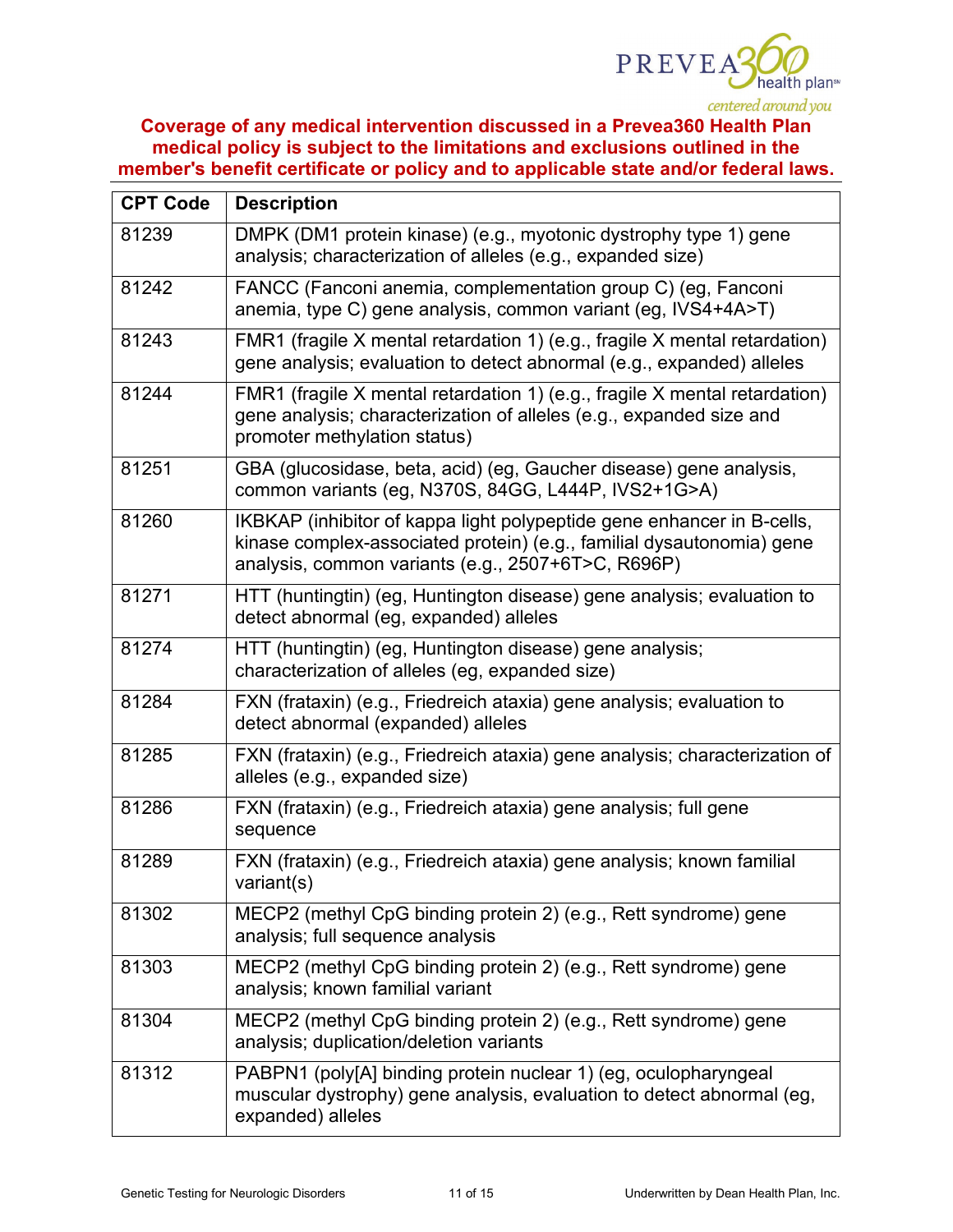

| <b>CPT Code</b> | <b>Description</b>                                                                                                                                                                                                                    |
|-----------------|---------------------------------------------------------------------------------------------------------------------------------------------------------------------------------------------------------------------------------------|
| 81321           | PTEN (phosphatase and tensin homolog) (e.g., Cowden syndrome,<br>PTEN hamartoma tumor syndrome) gene analysis; full sequence<br>analysis                                                                                              |
| 81322           | PTEN (phosphatase and tensin homolog) (e.g., Cowden syndrome,<br>PTEN hamartoma tumor syndrome) gene analysis; known familial<br>variant                                                                                              |
| 81323           | PTEN (phosphatase and tensin homolog) (e.g., Cowden syndrome,<br>PTEN hamartoma tumor syndrome) gene analysis; duplication/deletion<br>variant                                                                                        |
| 81324           | PMP22 (peripheral myelin protein 22) (e.g., Charcot-Marie-Tooth,<br>hereditary neuropathy with liability to pressure palsies) gene analysis;<br>duplication/deletion analysis                                                         |
| 81325           | PMP22 (peripheral myelin protein 22) (e.g., Charcot-Marie-Tooth,<br>hereditary neuropathy with liability to pressure palsies) gene analysis;<br>full sequence analysis                                                                |
| 81326           | PMP22 (peripheral myelin protein 22) (e.g., Charcot-Marie-Tooth,<br>hereditary neuropathy with liability to pressure palsies) gene analysis;<br>known familial variant                                                                |
| 81329           | SMN1 (survival of motor neuron 1, telomeric) (e.g., spinal muscular<br>atrophy) gene analysis; dosage/deletion analysis (e.g., carrier testing),<br>includes SMN2 (survival of motor neuron 2, centromeric) analysis, if<br>performed |
| 81336           | SMN1 (survival of motor neuron 1, telomeric) (e.g., spinal muscular<br>atrophy) gene analysis; full gene sequence                                                                                                                     |
| 81337           | SMN1 (survival of motor neuron 1, telomeric) (e.g., spinal muscular<br>atrophy) gene analysis; known familial sequence variant(s)                                                                                                     |
| 81343           | PPP2R2B (protein phosphatase 2 regulatory subunit Bbeta) (e.g.,<br>spinocerebellar ataxia) gene analysis, evaluation to detect abnormal<br>(e.g., expanded) alleles                                                                   |
| 81344           | TBP (TATA box binding protein) (e.g., spinocerebellar ataxia) gene<br>analysis, evaluation to detect abnormal (e.g., expanded) alleles                                                                                                |
| 81400           | Molecular pathology procedure level 1                                                                                                                                                                                                 |
| 81401           | Molecular pathology procedure level 2                                                                                                                                                                                                 |
| 81403           | Molecular pathology procedure level 4                                                                                                                                                                                                 |
| 81404           | Molecular pathology procedure level 5                                                                                                                                                                                                 |
| 81405           | Molecular pathology procedure level 6                                                                                                                                                                                                 |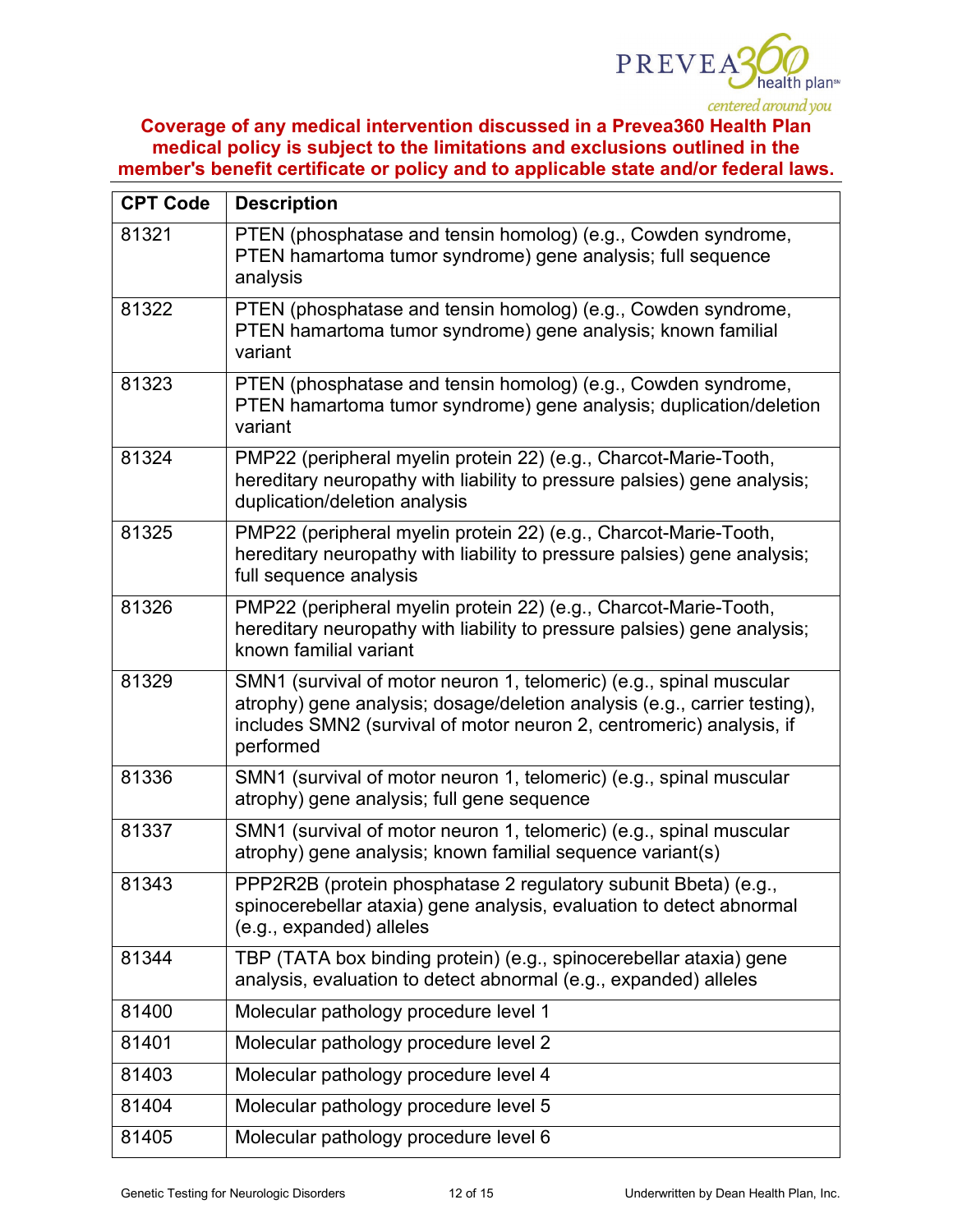

| <b>CPT Code</b> | <b>Description</b>                                                                                                                                                                                                                                                                                           |
|-----------------|--------------------------------------------------------------------------------------------------------------------------------------------------------------------------------------------------------------------------------------------------------------------------------------------------------------|
| 81406           | Molecular pathology procedure level 7                                                                                                                                                                                                                                                                        |
| 81407           | Molecular pathology procedure level 8                                                                                                                                                                                                                                                                        |
| 81408           | Molecular pathology procedure level 9                                                                                                                                                                                                                                                                        |
| 81411           | Aortic dysfunction or dilation (eg, Marfan syndrome, Loeys Dietz<br>syndrome, Ehler Danlos syndrome type IV, arterial tortuosity<br>syndrome); duplication/deletion analysis panel, must include analyses<br>for TGFBR1, TGFBR2, MYH11, and COL3A1                                                           |
| 81415           | Exome (e.g., unexplained constitutional or heritable disorder or<br>syndrome); sequence analysis                                                                                                                                                                                                             |
| 81416           | Exome (e.g., unexplained constitutional or heritable disorder or<br>syndrome); sequence analysis, each comparator exome (e.g., parents,<br>siblings)                                                                                                                                                         |
| 81417           | Exome (e.g., unexplained constitutional or heritable disorder or<br>syndrome); re-evaluation of previously obtained exome sequence (e.g.,<br>updated knowledge or unrelated condition/syndrome)                                                                                                              |
| 81419           | Epilepsy genomic sequence analysis panel, must include analyses for<br>ALDH7A1, CACNA1A, CDKL5, CHD2, GABRG2, GRIN2A, KCNQ2,<br>MECP2, PCDH19, POLG, PRRT2, SCN1A, SCN1B, SCN2A, SCN8A,<br>SLC2A1, SLC9A6, STXBP1, SYNGAP1, TCF4, TPP1, TSC1, TSC2,<br>and ZEB2                                              |
| 81425           | Genome (e.g., unexplained constitutional or heritable disorder or<br>syndrome); sequence analysis                                                                                                                                                                                                            |
| 81426           | Genome (e.g., unexplained constitutional or heritable disorder or<br>syndrome); sequence analysis, each comparator genome (e.g., parents,<br>siblings)                                                                                                                                                       |
| 81427           | Genome (e.g., unexplained constitutional or heritable disorder or<br>syndrome); re-evaluation of previously obtained genome sequence<br>(e.g., updated knowledge or unrelated condition/syndrome)                                                                                                            |
| 81440           | Nuclear encoded mitochondrial genes (eg, neurologic or myopathic<br>phenotypes), genomic sequence panel, must include analysis of at least<br>100 genes, including BCS1L, C10orf2, COQ2, COX10, DGUOK,<br>MPV17, OPA1, PDSS2, POLG, POLG2, RRM2B, SCO1, SCO2,<br>SLC25A4, SUCLA2, SUCLG1, TAZ, TK2, and TYMP |
| 81448           | Hereditary peripheral neuropathies (e.g., Charcot-Marie-Tooth, spastic<br>paraplegia), genomic sequence analysis panel, must include<br>sequencing of at least 5 peripheral neuropathy-related genes (e.g.,<br>BSCL2, GJB1, MFN2, MPZ, REEP1, SPAST, SPG11, SPTLC1)                                          |
| 81479           | Unlisted molecular pathology procedure                                                                                                                                                                                                                                                                       |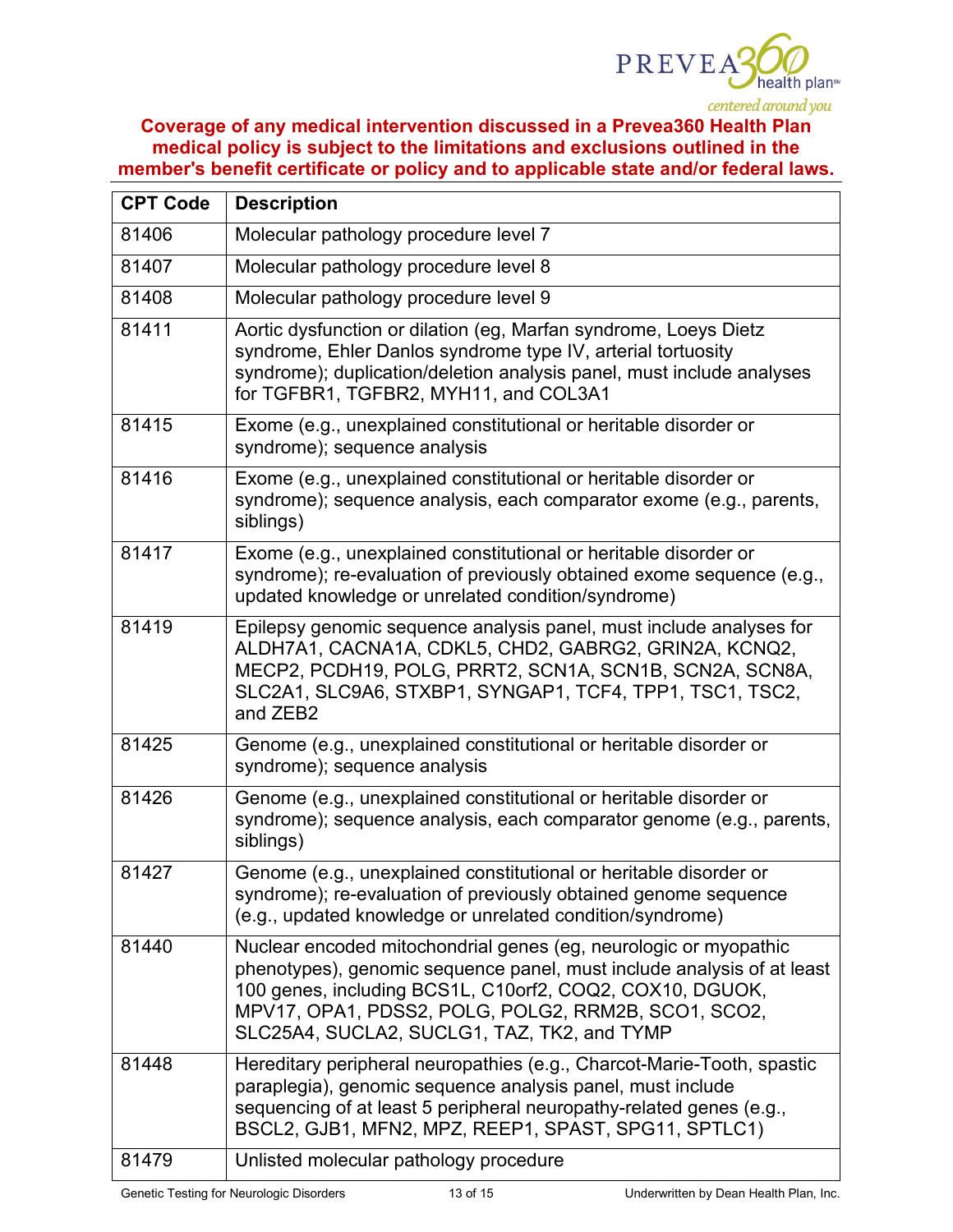

| <b>CPT Code</b> | <b>Description</b>                                                                                                                                                                 |
|-----------------|------------------------------------------------------------------------------------------------------------------------------------------------------------------------------------|
| 88248           | Chromosome analysis for breakage syndromes; baseline breakage,<br>score 50-100 cells, count 20 cells, 2 karyotypes (e.g., for ataxia<br>telangiectasia, Fanconi anemia, fragile X) |
| 88271           | Molecular cytogenetics; DNA probe, each (e.g., FISH)                                                                                                                               |
| 88272           | Molecular cytogenetics; chromosomal in situ hybridization, analyze 3-5<br>cells                                                                                                    |
| 88273           | Molecular cytogenetics; chromosomal in situ hybridization, analyze 10-<br>30 cells                                                                                                 |
| 88274           | Molecular cytogenetics; interphase in situ hybridization, analyze 25-99<br>cells                                                                                                   |
| 88275           | Molecular cytogenetics; interphase in situ hybridization, analyze 100-<br>300 cells                                                                                                |
| S3800           | Genetic testing for amyotrophic lateral sclerosis (ALS)                                                                                                                            |
| S3852           | DNA analysis for APOE epsilon 4 allele for susceptibility to Alzheimer's<br>disease                                                                                                |
| S3853           | Genetic testing for myotonic muscular dystrophy                                                                                                                                    |